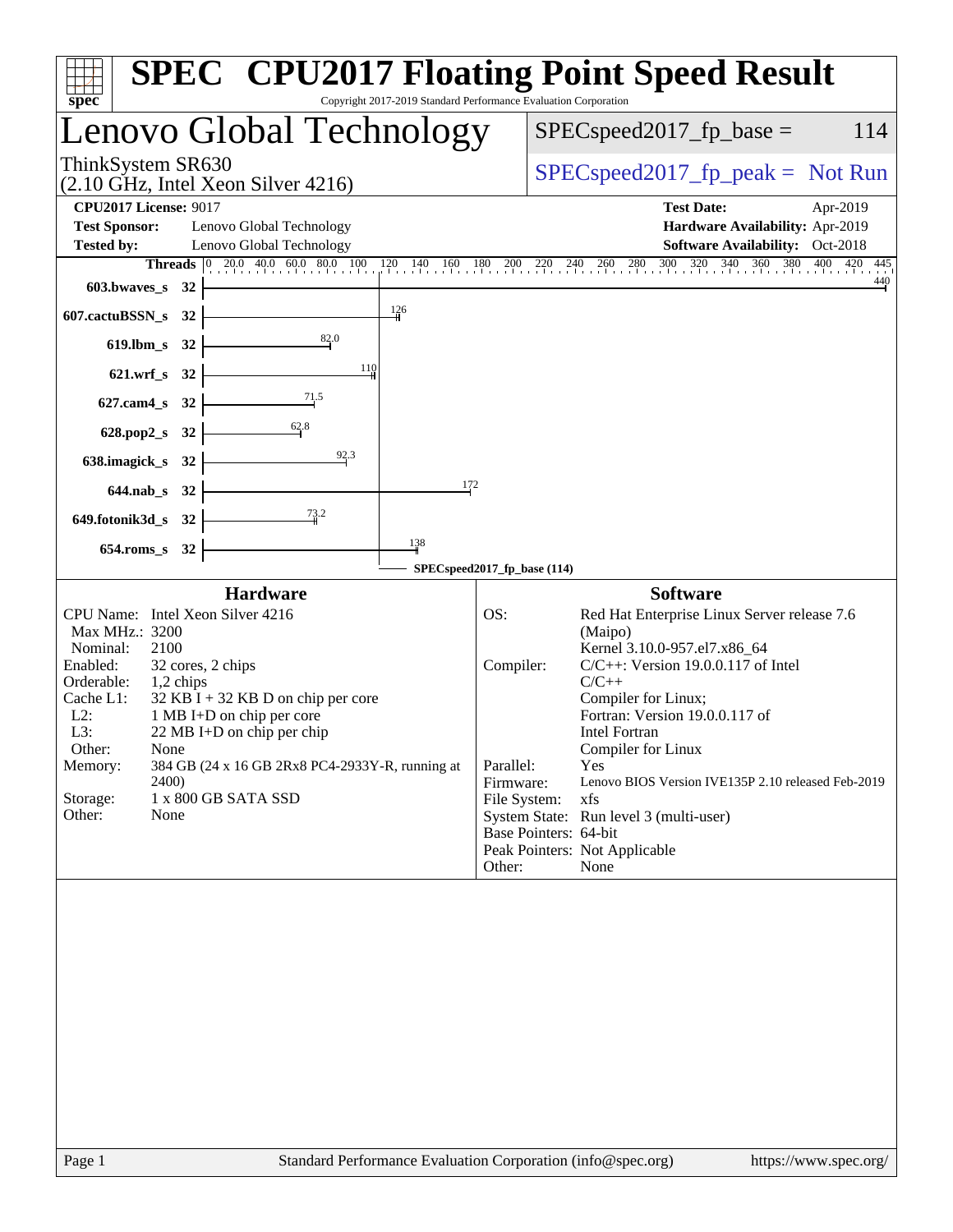

### **[SPEC CPU2017 Floating Point Speed Result](http://www.spec.org/auto/cpu2017/Docs/result-fields.html#SPECCPU2017FloatingPointSpeedResult)** Copyright 2017-2019 Standard Performance Evaluation Corporation

# Lenovo Global Technology

ThinkSystem SR630  $SPIz$ , Intel Year, Silver 4216)  $SPEC speed2017_fp\_base = 114$ 

(2.10 GHz, Intel Xeon Silver 4216)

**[Test Sponsor:](http://www.spec.org/auto/cpu2017/Docs/result-fields.html#TestSponsor)** Lenovo Global Technology **[Hardware Availability:](http://www.spec.org/auto/cpu2017/Docs/result-fields.html#HardwareAvailability)** Apr-2019 **[Tested by:](http://www.spec.org/auto/cpu2017/Docs/result-fields.html#Testedby)** Lenovo Global Technology **[Software Availability:](http://www.spec.org/auto/cpu2017/Docs/result-fields.html#SoftwareAvailability)** Oct-2018

**[CPU2017 License:](http://www.spec.org/auto/cpu2017/Docs/result-fields.html#CPU2017License)** 9017 **[Test Date:](http://www.spec.org/auto/cpu2017/Docs/result-fields.html#TestDate)** Apr-2019

### **[Results Table](http://www.spec.org/auto/cpu2017/Docs/result-fields.html#ResultsTable)**

|                                   | <b>Base</b>                |                |                |                | <b>Peak</b> |                |            |                |                |              |                |              |                |              |
|-----------------------------------|----------------------------|----------------|----------------|----------------|-------------|----------------|------------|----------------|----------------|--------------|----------------|--------------|----------------|--------------|
| <b>Benchmark</b>                  | <b>Threads</b>             | <b>Seconds</b> | Ratio          | <b>Seconds</b> | Ratio       | <b>Seconds</b> | Ratio      | <b>Threads</b> | <b>Seconds</b> | <b>Ratio</b> | <b>Seconds</b> | <b>Ratio</b> | <b>Seconds</b> | <b>Ratio</b> |
| 603.bwayes s                      | 32                         | 134            | 441            | 134            | 440         | 134            | 440        |                |                |              |                |              |                |              |
| 607.cactuBSSN s                   | 32                         | <u>132</u>     | 126            | 132            | 126         | 134            | 125        |                |                |              |                |              |                |              |
| $619.$ lbm_s                      | 32                         | 63.9           | 81.9           | 63.6           | 82.3        | 63.9           | 82.0       |                |                |              |                |              |                |              |
| $621.wrf$ s                       | 32                         | 120            | <u>110</u>     | 119            | 111         | 121            | 109        |                |                |              |                |              |                |              |
| $627$ .cam4 s                     | 32                         | 124            | 71.5           | 124            | 71.5        | 124            | 71.8       |                |                |              |                |              |                |              |
| $628.pop2_s$                      | 32                         | 188            | 63.0           | 189            | 62.8        | 190            | 62.6       |                |                |              |                |              |                |              |
| 638.imagick_s                     | 32                         | 156            | 92.3           | 156            | 92.3        | 157            | 92.0       |                |                |              |                |              |                |              |
| $644$ .nab s                      | 32                         | <u> 101</u>    | <u>172</u>     | 101            | 172         | 101            | 172        |                |                |              |                |              |                |              |
| 649.fotonik3d s                   | 32                         | 127            | 71.8           | 125            | 73.2        | 124            | 73.3       |                |                |              |                |              |                |              |
| $654$ .roms s                     | 32                         | 114            | 138            | 115            | 137         | 114            | <b>138</b> |                |                |              |                |              |                |              |
| $SPEC speed2017$ fp base =<br>114 |                            |                |                |                |             |                |            |                |                |              |                |              |                |              |
|                                   | SPECspeed 2017 fp peak $=$ |                | <b>Not Run</b> |                |             |                |            |                |                |              |                |              |                |              |

Results appear in the [order in which they were run.](http://www.spec.org/auto/cpu2017/Docs/result-fields.html#RunOrder) Bold underlined text [indicates a median measurement](http://www.spec.org/auto/cpu2017/Docs/result-fields.html#Median).

### **[Operating System Notes](http://www.spec.org/auto/cpu2017/Docs/result-fields.html#OperatingSystemNotes)**

Stack size set to unlimited using "ulimit -s unlimited"

### **[General Notes](http://www.spec.org/auto/cpu2017/Docs/result-fields.html#GeneralNotes)**

Environment variables set by runcpu before the start of the run: KMP\_AFFINITY = "granularity=fine,compact" LD\_LIBRARY\_PATH = "/home/cpu2017-1.0.5-ic19/lib/intel64" OMP\_STACKSIZE = "192M"

 Binaries compiled on a system with 1x Intel Core i9-799X CPU + 32GB RAM memory using Redhat Enterprise Linux 7.5 Transparent Huge Pages enabled by default Prior to runcpu invocation Filesystem page cache synced and cleared with: sync; echo 3> /proc/sys/vm/drop\_caches Yes: The test sponsor attests, as of date of publication, that CVE-2017-5754 (Meltdown) is mitigated in the system as tested and documented. Yes: The test sponsor attests, as of date of publication, that CVE-2017-5753 (Spectre variant 1) is mitigated in the system as tested and documented. Yes: The test sponsor attests, as of date of publication, that CVE-2017-5715 (Spectre variant 2) is mitigated in the system as tested and documented. Yes: The test sponsor attests, as of date of publication, that CVE-2018-3640 (Spectre variant 3a) is mitigated in the system as tested and documented. Yes: The test sponsor attests, as of date of publication, that CVE-2018-3639 (Spectre variant 4) is mitigated in the system as tested and documented.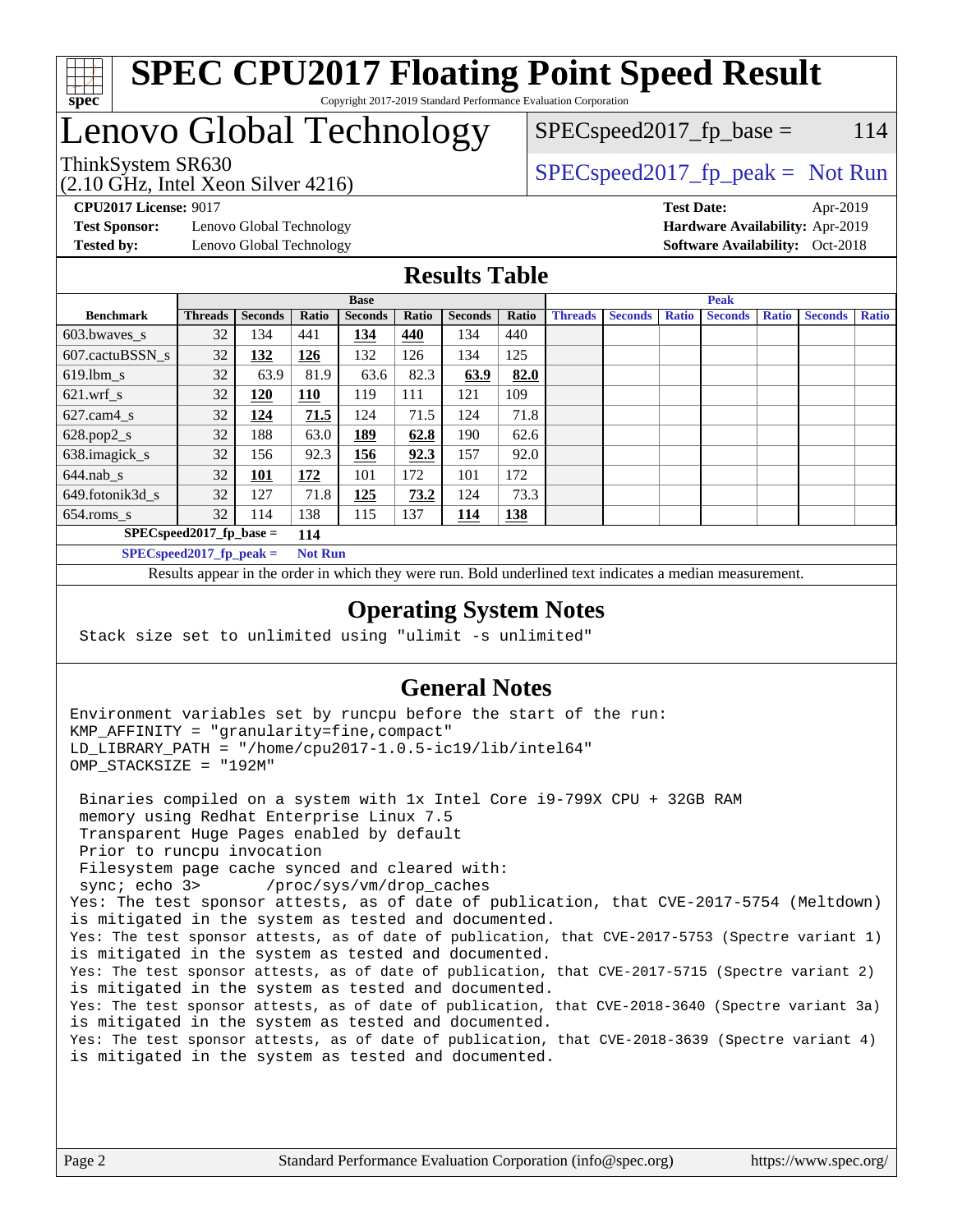| <b>SPEC CPU2017 Floating Point Speed Result</b><br>Copyright 2017-2019 Standard Performance Evaluation Corporation<br>spec <sup>®</sup> |                                                                                                                    |                                   |                                                                           |  |  |  |
|-----------------------------------------------------------------------------------------------------------------------------------------|--------------------------------------------------------------------------------------------------------------------|-----------------------------------|---------------------------------------------------------------------------|--|--|--|
| Lenovo Global Technology                                                                                                                |                                                                                                                    | $SPEC speed2017fp base =$         | 114                                                                       |  |  |  |
| ThinkSystem SR630<br>$(2.10 \text{ GHz}, \text{Intel Xeon Silver } 4216)$                                                               |                                                                                                                    | $SPEC speed2017fr peak = Not Run$ |                                                                           |  |  |  |
| <b>CPU2017 License: 9017</b>                                                                                                            |                                                                                                                    | <b>Test Date:</b>                 | Apr-2019                                                                  |  |  |  |
| <b>Test Sponsor:</b><br>Lenovo Global Technology<br><b>Tested by:</b><br>Lenovo Global Technology                                       |                                                                                                                    |                                   | Hardware Availability: Apr-2019<br><b>Software Availability:</b> Oct-2018 |  |  |  |
| <b>Platform Notes</b>                                                                                                                   |                                                                                                                    |                                   |                                                                           |  |  |  |
| BIOS configuration:                                                                                                                     |                                                                                                                    |                                   |                                                                           |  |  |  |
| Choose Operating Mode set to Maximum Performance                                                                                        |                                                                                                                    |                                   |                                                                           |  |  |  |
| Choose Operating Mode set to Custom Mode                                                                                                |                                                                                                                    |                                   |                                                                           |  |  |  |
| C-states set to Legacy<br>Hyper-Threading set to Disable                                                                                |                                                                                                                    |                                   |                                                                           |  |  |  |
| Adjacent Cache Prefetch set to Disable                                                                                                  |                                                                                                                    |                                   |                                                                           |  |  |  |
| Stale AtoS set to Enable                                                                                                                |                                                                                                                    |                                   |                                                                           |  |  |  |
| Sysinfo program /home/cpu2017-1.0.5-ic19/bin/sysinfo<br>Rev: r5974 of 2018-05-19 9bcde8f2999c33d61f64985e45859ea9                       |                                                                                                                    |                                   |                                                                           |  |  |  |
| running on localhost.localdomain Sun Apr 7 20:04:04 2019                                                                                |                                                                                                                    |                                   |                                                                           |  |  |  |
|                                                                                                                                         |                                                                                                                    |                                   |                                                                           |  |  |  |
| SUT (System Under Test) info as seen by some common utilities.                                                                          |                                                                                                                    |                                   |                                                                           |  |  |  |
|                                                                                                                                         | For more information on this section, see<br>https://www.spec.org/cpu2017/Docs/config.html#sysinfo                 |                                   |                                                                           |  |  |  |
| From /proc/cpuinfo                                                                                                                      |                                                                                                                    |                                   |                                                                           |  |  |  |
| model name : Intel(R) Xeon(R) Silver 4216 CPU @ 2.10GHz                                                                                 |                                                                                                                    |                                   |                                                                           |  |  |  |
| "physical id"s (chips)<br>2                                                                                                             |                                                                                                                    |                                   |                                                                           |  |  |  |
| 32 "processors"<br>cores, siblings (Caution: counting these is hw and system dependent. The following                                   |                                                                                                                    |                                   |                                                                           |  |  |  |
| excerpts from /proc/cpuinfo might not be reliable. Use with caution.)                                                                   |                                                                                                                    |                                   |                                                                           |  |  |  |
| cpu cores : 16                                                                                                                          |                                                                                                                    |                                   |                                                                           |  |  |  |
| siblings : 16                                                                                                                           |                                                                                                                    |                                   |                                                                           |  |  |  |
|                                                                                                                                         | physical 0: cores 0 1 2 3 4 5 6 7 8 9 10 11 12 13 14 15<br>physical 1: cores 0 1 2 3 4 5 6 7 8 9 10 11 12 13 14 15 |                                   |                                                                           |  |  |  |
|                                                                                                                                         |                                                                                                                    |                                   |                                                                           |  |  |  |
| From 1scpu:                                                                                                                             |                                                                                                                    |                                   |                                                                           |  |  |  |
| Architecture:<br>$CPU$ op-mode(s):                                                                                                      | x86_64<br>$32$ -bit, $64$ -bit                                                                                     |                                   |                                                                           |  |  |  |
| Byte Order:                                                                                                                             | Little Endian                                                                                                      |                                   |                                                                           |  |  |  |
| CPU(s):                                                                                                                                 | 32                                                                                                                 |                                   |                                                                           |  |  |  |
| On-line CPU(s) list:                                                                                                                    | $0 - 31$                                                                                                           |                                   |                                                                           |  |  |  |
| Thread( $s$ ) per core:                                                                                                                 | 1<br>16                                                                                                            |                                   |                                                                           |  |  |  |
| Core(s) per socket:<br>Socket(s):                                                                                                       | 2                                                                                                                  |                                   |                                                                           |  |  |  |
| NUMA $node(s)$ :                                                                                                                        | $\overline{2}$                                                                                                     |                                   |                                                                           |  |  |  |
| Vendor ID:                                                                                                                              | GenuineIntel                                                                                                       |                                   |                                                                           |  |  |  |
| CPU family:                                                                                                                             | 6                                                                                                                  |                                   |                                                                           |  |  |  |
| Model name:                                                                                                                             | Model:<br>85<br>$Intel(R) Xeon(R) Silver 4216 CPU @ 2.10GHz$                                                       |                                   |                                                                           |  |  |  |
| Stepping:                                                                                                                               | 6                                                                                                                  |                                   |                                                                           |  |  |  |
| CPU MHz:                                                                                                                                | 2100.000                                                                                                           |                                   |                                                                           |  |  |  |
| BogoMIPS:                                                                                                                               | 4200.00                                                                                                            |                                   |                                                                           |  |  |  |
| Virtualization:<br>L1d cache:                                                                                                           | $VT - x$<br>32K                                                                                                    |                                   |                                                                           |  |  |  |
| Lli cache:                                                                                                                              | 32K                                                                                                                |                                   |                                                                           |  |  |  |
| $L2$ cache:<br>1024K                                                                                                                    |                                                                                                                    |                                   |                                                                           |  |  |  |
| (Continued on next page)                                                                                                                |                                                                                                                    |                                   |                                                                           |  |  |  |
| Page 3                                                                                                                                  | Standard Performance Evaluation Corporation (info@spec.org)                                                        |                                   | https://www.spec.org/                                                     |  |  |  |
|                                                                                                                                         |                                                                                                                    |                                   |                                                                           |  |  |  |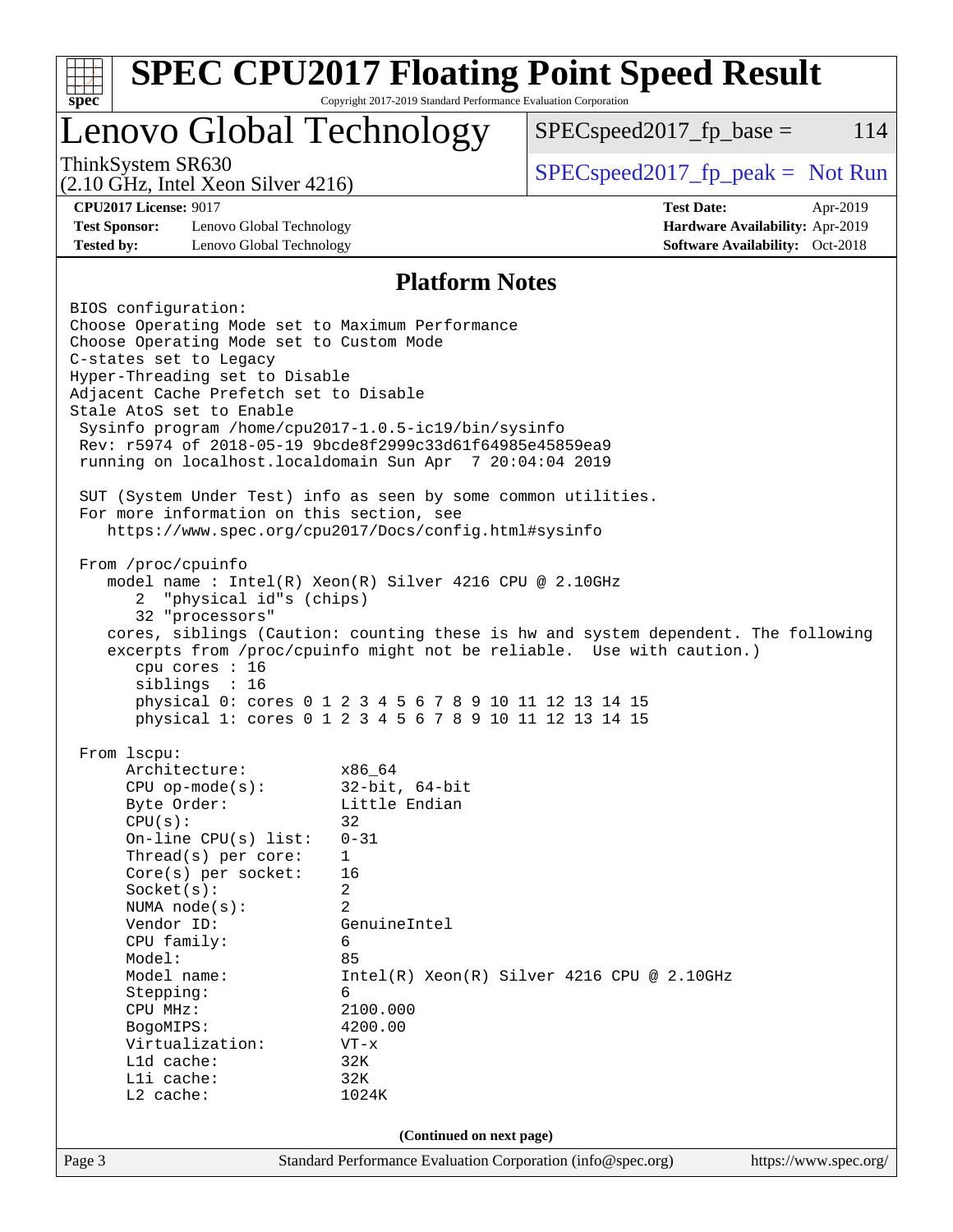| <b>SPEC CPU2017 Floating Point Speed Result</b><br>Copyright 2017-2019 Standard Performance Evaluation Corporation<br>$spec^*$                                                                                                                                                                                                                                                                                                                                                                                                                                                                                                                                                                                                                                                                                                                                                                                                                                                                                                                                                                                                                                                                                                                                                                                                                                                                                                                                                                                                                                                                                                                                                                                                                                                           |                                                               |  |  |  |  |  |  |
|------------------------------------------------------------------------------------------------------------------------------------------------------------------------------------------------------------------------------------------------------------------------------------------------------------------------------------------------------------------------------------------------------------------------------------------------------------------------------------------------------------------------------------------------------------------------------------------------------------------------------------------------------------------------------------------------------------------------------------------------------------------------------------------------------------------------------------------------------------------------------------------------------------------------------------------------------------------------------------------------------------------------------------------------------------------------------------------------------------------------------------------------------------------------------------------------------------------------------------------------------------------------------------------------------------------------------------------------------------------------------------------------------------------------------------------------------------------------------------------------------------------------------------------------------------------------------------------------------------------------------------------------------------------------------------------------------------------------------------------------------------------------------------------|---------------------------------------------------------------|--|--|--|--|--|--|
| Lenovo Global Technology                                                                                                                                                                                                                                                                                                                                                                                                                                                                                                                                                                                                                                                                                                                                                                                                                                                                                                                                                                                                                                                                                                                                                                                                                                                                                                                                                                                                                                                                                                                                                                                                                                                                                                                                                                 | 114<br>$SPEC speed2017fp base =$                              |  |  |  |  |  |  |
| ThinkSystem SR630<br>$(2.10 \text{ GHz}, \text{Intel Xeon Silver } 4216)$                                                                                                                                                                                                                                                                                                                                                                                                                                                                                                                                                                                                                                                                                                                                                                                                                                                                                                                                                                                                                                                                                                                                                                                                                                                                                                                                                                                                                                                                                                                                                                                                                                                                                                                | $SPEC speed2017fr peak = Not Run$                             |  |  |  |  |  |  |
| <b>CPU2017 License: 9017</b>                                                                                                                                                                                                                                                                                                                                                                                                                                                                                                                                                                                                                                                                                                                                                                                                                                                                                                                                                                                                                                                                                                                                                                                                                                                                                                                                                                                                                                                                                                                                                                                                                                                                                                                                                             | <b>Test Date:</b><br>Apr-2019                                 |  |  |  |  |  |  |
| <b>Test Sponsor:</b><br>Lenovo Global Technology                                                                                                                                                                                                                                                                                                                                                                                                                                                                                                                                                                                                                                                                                                                                                                                                                                                                                                                                                                                                                                                                                                                                                                                                                                                                                                                                                                                                                                                                                                                                                                                                                                                                                                                                         | Hardware Availability: Apr-2019                               |  |  |  |  |  |  |
| <b>Tested by:</b><br>Software Availability: Oct-2018<br>Lenovo Global Technology                                                                                                                                                                                                                                                                                                                                                                                                                                                                                                                                                                                                                                                                                                                                                                                                                                                                                                                                                                                                                                                                                                                                                                                                                                                                                                                                                                                                                                                                                                                                                                                                                                                                                                         |                                                               |  |  |  |  |  |  |
| <b>Platform Notes (Continued)</b>                                                                                                                                                                                                                                                                                                                                                                                                                                                                                                                                                                                                                                                                                                                                                                                                                                                                                                                                                                                                                                                                                                                                                                                                                                                                                                                                                                                                                                                                                                                                                                                                                                                                                                                                                        |                                                               |  |  |  |  |  |  |
| $L3$ cache:<br>22528K<br>NUMA node0 CPU(s):<br>$0 - 15$<br>NUMA nodel CPU(s):<br>$16 - 31$<br>Flagg:<br>pat pse36 clflush dts acpi mmx fxsr sse sse2 ss ht tm pbe syscall nx pdpelgb rdtscp<br>lm constant_tsc art arch_perfmon pebs bts rep_good nopl xtopology nonstop_tsc<br>aperfmperf eagerfpu pni pclmulqdq dtes64 monitor ds_cpl vmx smx est tm2 ssse3 sdbg<br>fma cx16 xtpr pdcm pcid dca sse4_1 sse4_2 x2apic movbe popcnt tsc_deadline_timer aes<br>xsave avx f16c rdrand lahf_lm abm 3dnowprefetch epb cat_13 cdp_13 intel_pt ssbd mba<br>ibrs ibpb stibp ibrs_enhanced tpr_shadow vnmi flexpriority ept vpid fsgsbase<br>tsc_adjust bmil hle avx2 smep bmi2 erms invpcid rtm cqm mpx rdt_a avx512f avx512dq<br>rdseed adx smap clflushopt clwb avx512cd avx512bw avx512vl xsaveopt xsavec xgetbvl<br>cqm_llc cqm_occup_llc cqm_mbm_total cqm_mbm_local dtherm ida arat pln pts pku ospke<br>avx512_vnni spec_ctrl intel_stibp flush_lld arch_capabilities<br>/proc/cpuinfo cache data<br>cache size : 22528 KB<br>From numactl --hardware WARNING: a numactl 'node' might or might not correspond to a<br>physical chip.<br>$available: 2 nodes (0-1)$<br>node 0 cpus: 0 1 2 3 4 5 6 7 8 9 10 11 12 13 14 15<br>node 0 size: 196281 MB<br>node 0 free: 190815 MB<br>node 1 cpus: 16 17 18 19 20 21 22 23 24 25 26 27 28 29 30 31<br>node 1 size: 196608 MB<br>node 1 free: 191374 MB<br>node distances:<br>node<br>0<br>1<br>0 :<br>10<br>21<br>1:<br>21<br>10<br>From /proc/meminfo<br>MemTotal:<br>395879128 kB<br>HugePages_Total:<br>0<br>Hugepagesize:<br>2048 kB<br>From /etc/*release* /etc/*version*<br>os-release:<br>NAME="Red Hat Enterprise Linux Server"<br>VERSION="7.6 (Maipo)"<br>$ID="rhe1"$<br>ID LIKE="fedora"<br>VARIANT="Server"<br>VARIANT ID="server" | fpu vme de pse tsc msr pae mce cx8 apic sep mtrr pge mca cmov |  |  |  |  |  |  |
| VERSION_ID="7.6"<br>PRETTY_NAME="Red Hat Enterprise Linux Server 7.6 (Maipo)"                                                                                                                                                                                                                                                                                                                                                                                                                                                                                                                                                                                                                                                                                                                                                                                                                                                                                                                                                                                                                                                                                                                                                                                                                                                                                                                                                                                                                                                                                                                                                                                                                                                                                                            |                                                               |  |  |  |  |  |  |
| (Continued on next page)                                                                                                                                                                                                                                                                                                                                                                                                                                                                                                                                                                                                                                                                                                                                                                                                                                                                                                                                                                                                                                                                                                                                                                                                                                                                                                                                                                                                                                                                                                                                                                                                                                                                                                                                                                 |                                                               |  |  |  |  |  |  |
| $Standard$ Deprograms Evaluation Corporation (info@spec.org)<br>$D_{\alpha\alpha\alpha}$ $\Lambda$                                                                                                                                                                                                                                                                                                                                                                                                                                                                                                                                                                                                                                                                                                                                                                                                                                                                                                                                                                                                                                                                                                                                                                                                                                                                                                                                                                                                                                                                                                                                                                                                                                                                                       | http://www.                                                   |  |  |  |  |  |  |

Page 4 Standard Performance Evaluation Corporation [\(info@spec.org\)](mailto:info@spec.org) <https://www.spec.org/>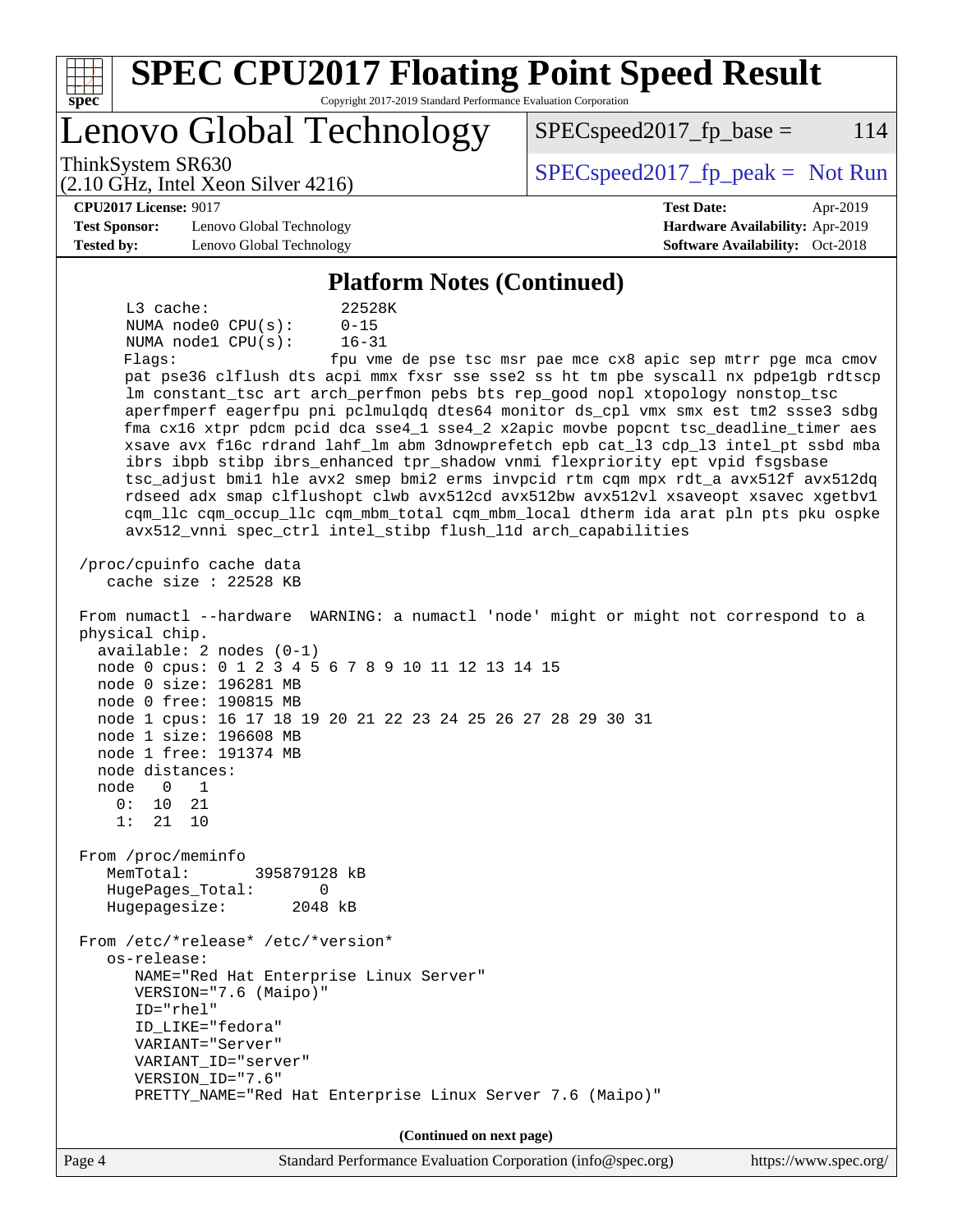

**(Continued on next page)**

| Page 5<br>Standard Performance Evaluation Corporation (info@spec.org) | https://www.spec.org/ |
|-----------------------------------------------------------------------|-----------------------|
|-----------------------------------------------------------------------|-----------------------|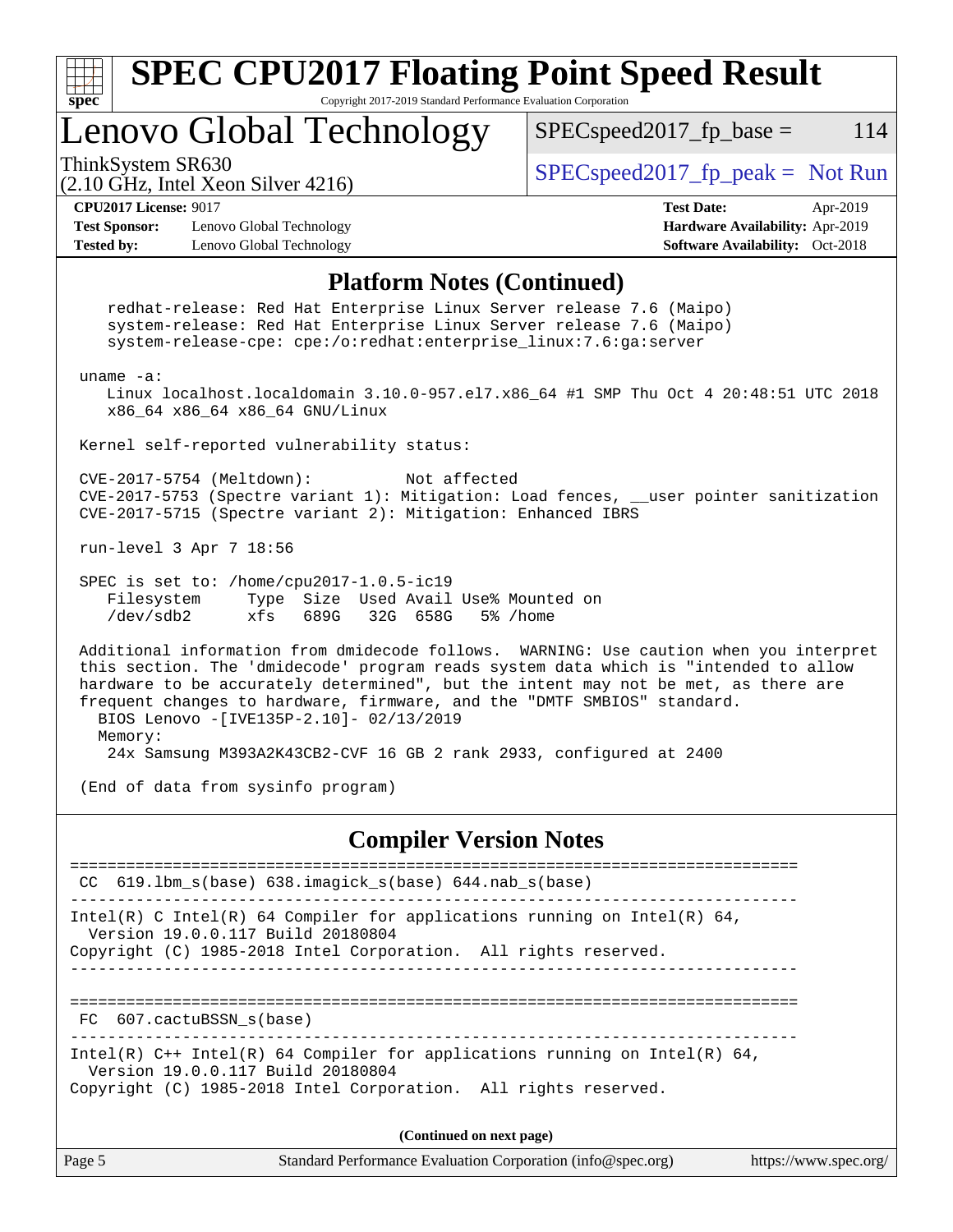

# **[SPEC CPU2017 Floating Point Speed Result](http://www.spec.org/auto/cpu2017/Docs/result-fields.html#SPECCPU2017FloatingPointSpeedResult)**

Copyright 2017-2019 Standard Performance Evaluation Corporation

# Lenovo Global Technology

ThinkSystem SR630<br>  $(2.10 \text{ GHz}_{\text{1.1}})$  [SPECspeed2017\\_fp\\_peak =](http://www.spec.org/auto/cpu2017/Docs/result-fields.html#SPECspeed2017fppeak) Not Run

 $SPEC speed2017_fp\_base = 114$ 

(2.10 GHz, Intel Xeon Silver 4216)

**[CPU2017 License:](http://www.spec.org/auto/cpu2017/Docs/result-fields.html#CPU2017License)** 9017 **[Test Date:](http://www.spec.org/auto/cpu2017/Docs/result-fields.html#TestDate)** Apr-2019 **[Test Sponsor:](http://www.spec.org/auto/cpu2017/Docs/result-fields.html#TestSponsor)** Lenovo Global Technology **[Hardware Availability:](http://www.spec.org/auto/cpu2017/Docs/result-fields.html#HardwareAvailability)** Apr-2019 **[Tested by:](http://www.spec.org/auto/cpu2017/Docs/result-fields.html#Testedby)** Lenovo Global Technology **[Software Availability:](http://www.spec.org/auto/cpu2017/Docs/result-fields.html#SoftwareAvailability)** Oct-2018

### **[Compiler Version Notes \(Continued\)](http://www.spec.org/auto/cpu2017/Docs/result-fields.html#CompilerVersionNotes)**

## **[Base Compiler Invocation](http://www.spec.org/auto/cpu2017/Docs/result-fields.html#BaseCompilerInvocation)**

[C benchmarks](http://www.spec.org/auto/cpu2017/Docs/result-fields.html#Cbenchmarks):  $\text{icc}$  -m64 -std=c11 [Fortran benchmarks](http://www.spec.org/auto/cpu2017/Docs/result-fields.html#Fortranbenchmarks): [ifort -m64](http://www.spec.org/cpu2017/results/res2019q2/cpu2017-20190415-12014.flags.html#user_FCbase_intel_ifort_64bit_24f2bb282fbaeffd6157abe4f878425411749daecae9a33200eee2bee2fe76f3b89351d69a8130dd5949958ce389cf37ff59a95e7a40d588e8d3a57e0c3fd751) [Benchmarks using both Fortran and C](http://www.spec.org/auto/cpu2017/Docs/result-fields.html#BenchmarksusingbothFortranandC): [ifort -m64](http://www.spec.org/cpu2017/results/res2019q2/cpu2017-20190415-12014.flags.html#user_CC_FCbase_intel_ifort_64bit_24f2bb282fbaeffd6157abe4f878425411749daecae9a33200eee2bee2fe76f3b89351d69a8130dd5949958ce389cf37ff59a95e7a40d588e8d3a57e0c3fd751) [icc -m64 -std=c11](http://www.spec.org/cpu2017/results/res2019q2/cpu2017-20190415-12014.flags.html#user_CC_FCbase_intel_icc_64bit_c11_33ee0cdaae7deeeab2a9725423ba97205ce30f63b9926c2519791662299b76a0318f32ddfffdc46587804de3178b4f9328c46fa7c2b0cd779d7a61945c91cd35) [Benchmarks using Fortran, C, and C++:](http://www.spec.org/auto/cpu2017/Docs/result-fields.html#BenchmarksusingFortranCandCXX) [icpc -m64](http://www.spec.org/cpu2017/results/res2019q2/cpu2017-20190415-12014.flags.html#user_CC_CXX_FCbase_intel_icpc_64bit_4ecb2543ae3f1412ef961e0650ca070fec7b7afdcd6ed48761b84423119d1bf6bdf5cad15b44d48e7256388bc77273b966e5eb805aefd121eb22e9299b2ec9d9) [icc -m64 -std=c11](http://www.spec.org/cpu2017/results/res2019q2/cpu2017-20190415-12014.flags.html#user_CC_CXX_FCbase_intel_icc_64bit_c11_33ee0cdaae7deeeab2a9725423ba97205ce30f63b9926c2519791662299b76a0318f32ddfffdc46587804de3178b4f9328c46fa7c2b0cd779d7a61945c91cd35) [ifort -m64](http://www.spec.org/cpu2017/results/res2019q2/cpu2017-20190415-12014.flags.html#user_CC_CXX_FCbase_intel_ifort_64bit_24f2bb282fbaeffd6157abe4f878425411749daecae9a33200eee2bee2fe76f3b89351d69a8130dd5949958ce389cf37ff59a95e7a40d588e8d3a57e0c3fd751)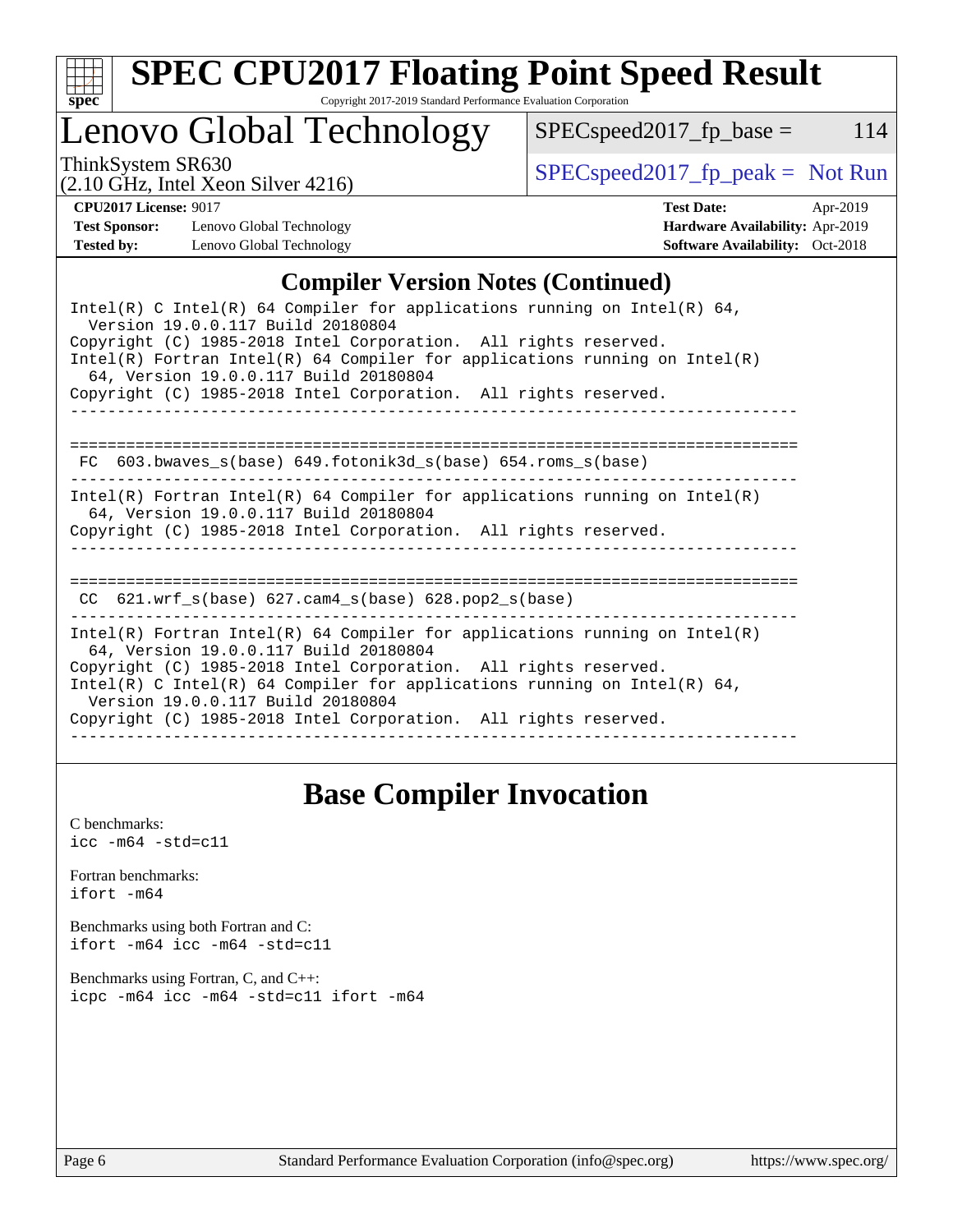

### **[SPEC CPU2017 Floating Point Speed Result](http://www.spec.org/auto/cpu2017/Docs/result-fields.html#SPECCPU2017FloatingPointSpeedResult)** Copyright 2017-2019 Standard Performance Evaluation Corporation

# Lenovo Global Technology

 $SPEC speed2017_fp\_base = 114$ 

(2.10 GHz, Intel Xeon Silver 4216)

ThinkSystem SR630  $SPEC speed2017$  [p\_peak = Not Run

**[Test Sponsor:](http://www.spec.org/auto/cpu2017/Docs/result-fields.html#TestSponsor)** Lenovo Global Technology **[Hardware Availability:](http://www.spec.org/auto/cpu2017/Docs/result-fields.html#HardwareAvailability)** Apr-2019 **[Tested by:](http://www.spec.org/auto/cpu2017/Docs/result-fields.html#Testedby)** Lenovo Global Technology **[Software Availability:](http://www.spec.org/auto/cpu2017/Docs/result-fields.html#SoftwareAvailability)** Oct-2018

**[CPU2017 License:](http://www.spec.org/auto/cpu2017/Docs/result-fields.html#CPU2017License)** 9017 **[Test Date:](http://www.spec.org/auto/cpu2017/Docs/result-fields.html#TestDate)** Apr-2019

## **[Base Portability Flags](http://www.spec.org/auto/cpu2017/Docs/result-fields.html#BasePortabilityFlags)**

 603.bwaves\_s: [-DSPEC\\_LP64](http://www.spec.org/cpu2017/results/res2019q2/cpu2017-20190415-12014.flags.html#suite_basePORTABILITY603_bwaves_s_DSPEC_LP64) 607.cactuBSSN\_s: [-DSPEC\\_LP64](http://www.spec.org/cpu2017/results/res2019q2/cpu2017-20190415-12014.flags.html#suite_basePORTABILITY607_cactuBSSN_s_DSPEC_LP64) 619.lbm\_s: [-DSPEC\\_LP64](http://www.spec.org/cpu2017/results/res2019q2/cpu2017-20190415-12014.flags.html#suite_basePORTABILITY619_lbm_s_DSPEC_LP64) 621.wrf\_s: [-DSPEC\\_LP64](http://www.spec.org/cpu2017/results/res2019q2/cpu2017-20190415-12014.flags.html#suite_basePORTABILITY621_wrf_s_DSPEC_LP64) [-DSPEC\\_CASE\\_FLAG](http://www.spec.org/cpu2017/results/res2019q2/cpu2017-20190415-12014.flags.html#b621.wrf_s_baseCPORTABILITY_DSPEC_CASE_FLAG) [-convert big\\_endian](http://www.spec.org/cpu2017/results/res2019q2/cpu2017-20190415-12014.flags.html#user_baseFPORTABILITY621_wrf_s_convert_big_endian_c3194028bc08c63ac5d04de18c48ce6d347e4e562e8892b8bdbdc0214820426deb8554edfa529a3fb25a586e65a3d812c835984020483e7e73212c4d31a38223) 627.cam4\_s: [-DSPEC\\_LP64](http://www.spec.org/cpu2017/results/res2019q2/cpu2017-20190415-12014.flags.html#suite_basePORTABILITY627_cam4_s_DSPEC_LP64) [-DSPEC\\_CASE\\_FLAG](http://www.spec.org/cpu2017/results/res2019q2/cpu2017-20190415-12014.flags.html#b627.cam4_s_baseCPORTABILITY_DSPEC_CASE_FLAG) 628.pop2\_s: [-DSPEC\\_LP64](http://www.spec.org/cpu2017/results/res2019q2/cpu2017-20190415-12014.flags.html#suite_basePORTABILITY628_pop2_s_DSPEC_LP64) [-DSPEC\\_CASE\\_FLAG](http://www.spec.org/cpu2017/results/res2019q2/cpu2017-20190415-12014.flags.html#b628.pop2_s_baseCPORTABILITY_DSPEC_CASE_FLAG) [-convert big\\_endian](http://www.spec.org/cpu2017/results/res2019q2/cpu2017-20190415-12014.flags.html#user_baseFPORTABILITY628_pop2_s_convert_big_endian_c3194028bc08c63ac5d04de18c48ce6d347e4e562e8892b8bdbdc0214820426deb8554edfa529a3fb25a586e65a3d812c835984020483e7e73212c4d31a38223) [-assume byterecl](http://www.spec.org/cpu2017/results/res2019q2/cpu2017-20190415-12014.flags.html#user_baseFPORTABILITY628_pop2_s_assume_byterecl_7e47d18b9513cf18525430bbf0f2177aa9bf368bc7a059c09b2c06a34b53bd3447c950d3f8d6c70e3faf3a05c8557d66a5798b567902e8849adc142926523472) 638.imagick\_s: [-DSPEC\\_LP64](http://www.spec.org/cpu2017/results/res2019q2/cpu2017-20190415-12014.flags.html#suite_basePORTABILITY638_imagick_s_DSPEC_LP64) 644.nab\_s: [-DSPEC\\_LP64](http://www.spec.org/cpu2017/results/res2019q2/cpu2017-20190415-12014.flags.html#suite_basePORTABILITY644_nab_s_DSPEC_LP64) 649.fotonik3d\_s: [-DSPEC\\_LP64](http://www.spec.org/cpu2017/results/res2019q2/cpu2017-20190415-12014.flags.html#suite_basePORTABILITY649_fotonik3d_s_DSPEC_LP64) 654.roms\_s: [-DSPEC\\_LP64](http://www.spec.org/cpu2017/results/res2019q2/cpu2017-20190415-12014.flags.html#suite_basePORTABILITY654_roms_s_DSPEC_LP64)

# **[Base Optimization Flags](http://www.spec.org/auto/cpu2017/Docs/result-fields.html#BaseOptimizationFlags)**

[C benchmarks](http://www.spec.org/auto/cpu2017/Docs/result-fields.html#Cbenchmarks):

[-xCORE-AVX512](http://www.spec.org/cpu2017/results/res2019q2/cpu2017-20190415-12014.flags.html#user_CCbase_f-xCORE-AVX512) [-ipo](http://www.spec.org/cpu2017/results/res2019q2/cpu2017-20190415-12014.flags.html#user_CCbase_f-ipo) [-O3](http://www.spec.org/cpu2017/results/res2019q2/cpu2017-20190415-12014.flags.html#user_CCbase_f-O3) [-no-prec-div](http://www.spec.org/cpu2017/results/res2019q2/cpu2017-20190415-12014.flags.html#user_CCbase_f-no-prec-div) [-qopt-prefetch](http://www.spec.org/cpu2017/results/res2019q2/cpu2017-20190415-12014.flags.html#user_CCbase_f-qopt-prefetch) [-ffinite-math-only](http://www.spec.org/cpu2017/results/res2019q2/cpu2017-20190415-12014.flags.html#user_CCbase_f_finite_math_only_cb91587bd2077682c4b38af759c288ed7c732db004271a9512da14a4f8007909a5f1427ecbf1a0fb78ff2a814402c6114ac565ca162485bbcae155b5e4258871) [-qopt-mem-layout-trans=3](http://www.spec.org/cpu2017/results/res2019q2/cpu2017-20190415-12014.flags.html#user_CCbase_f-qopt-mem-layout-trans_de80db37974c74b1f0e20d883f0b675c88c3b01e9d123adea9b28688d64333345fb62bc4a798493513fdb68f60282f9a726aa07f478b2f7113531aecce732043) [-qopenmp](http://www.spec.org/cpu2017/results/res2019q2/cpu2017-20190415-12014.flags.html#user_CCbase_qopenmp_16be0c44f24f464004c6784a7acb94aca937f053568ce72f94b139a11c7c168634a55f6653758ddd83bcf7b8463e8028bb0b48b77bcddc6b78d5d95bb1df2967) [-DSPEC\\_OPENMP](http://www.spec.org/cpu2017/results/res2019q2/cpu2017-20190415-12014.flags.html#suite_CCbase_DSPEC_OPENMP)

[Fortran benchmarks](http://www.spec.org/auto/cpu2017/Docs/result-fields.html#Fortranbenchmarks):

[-DSPEC\\_OPENMP](http://www.spec.org/cpu2017/results/res2019q2/cpu2017-20190415-12014.flags.html#suite_FCbase_DSPEC_OPENMP) [-xCORE-AVX512](http://www.spec.org/cpu2017/results/res2019q2/cpu2017-20190415-12014.flags.html#user_FCbase_f-xCORE-AVX512) [-ipo](http://www.spec.org/cpu2017/results/res2019q2/cpu2017-20190415-12014.flags.html#user_FCbase_f-ipo) [-O3](http://www.spec.org/cpu2017/results/res2019q2/cpu2017-20190415-12014.flags.html#user_FCbase_f-O3) [-no-prec-div](http://www.spec.org/cpu2017/results/res2019q2/cpu2017-20190415-12014.flags.html#user_FCbase_f-no-prec-div) [-qopt-prefetch](http://www.spec.org/cpu2017/results/res2019q2/cpu2017-20190415-12014.flags.html#user_FCbase_f-qopt-prefetch) [-ffinite-math-only](http://www.spec.org/cpu2017/results/res2019q2/cpu2017-20190415-12014.flags.html#user_FCbase_f_finite_math_only_cb91587bd2077682c4b38af759c288ed7c732db004271a9512da14a4f8007909a5f1427ecbf1a0fb78ff2a814402c6114ac565ca162485bbcae155b5e4258871) [-qopt-mem-layout-trans=3](http://www.spec.org/cpu2017/results/res2019q2/cpu2017-20190415-12014.flags.html#user_FCbase_f-qopt-mem-layout-trans_de80db37974c74b1f0e20d883f0b675c88c3b01e9d123adea9b28688d64333345fb62bc4a798493513fdb68f60282f9a726aa07f478b2f7113531aecce732043) [-qopenmp](http://www.spec.org/cpu2017/results/res2019q2/cpu2017-20190415-12014.flags.html#user_FCbase_qopenmp_16be0c44f24f464004c6784a7acb94aca937f053568ce72f94b139a11c7c168634a55f6653758ddd83bcf7b8463e8028bb0b48b77bcddc6b78d5d95bb1df2967) [-nostandard-realloc-lhs](http://www.spec.org/cpu2017/results/res2019q2/cpu2017-20190415-12014.flags.html#user_FCbase_f_2003_std_realloc_82b4557e90729c0f113870c07e44d33d6f5a304b4f63d4c15d2d0f1fab99f5daaed73bdb9275d9ae411527f28b936061aa8b9c8f2d63842963b95c9dd6426b8a) [-align array32byte](http://www.spec.org/cpu2017/results/res2019q2/cpu2017-20190415-12014.flags.html#user_FCbase_align_array32byte_b982fe038af199962ba9a80c053b8342c548c85b40b8e86eb3cc33dee0d7986a4af373ac2d51c3f7cf710a18d62fdce2948f201cd044323541f22fc0fffc51b6)

[Benchmarks using both Fortran and C](http://www.spec.org/auto/cpu2017/Docs/result-fields.html#BenchmarksusingbothFortranandC):

[-xCORE-AVX512](http://www.spec.org/cpu2017/results/res2019q2/cpu2017-20190415-12014.flags.html#user_CC_FCbase_f-xCORE-AVX512) [-ipo](http://www.spec.org/cpu2017/results/res2019q2/cpu2017-20190415-12014.flags.html#user_CC_FCbase_f-ipo) [-O3](http://www.spec.org/cpu2017/results/res2019q2/cpu2017-20190415-12014.flags.html#user_CC_FCbase_f-O3) [-no-prec-div](http://www.spec.org/cpu2017/results/res2019q2/cpu2017-20190415-12014.flags.html#user_CC_FCbase_f-no-prec-div) [-qopt-prefetch](http://www.spec.org/cpu2017/results/res2019q2/cpu2017-20190415-12014.flags.html#user_CC_FCbase_f-qopt-prefetch) [-ffinite-math-only](http://www.spec.org/cpu2017/results/res2019q2/cpu2017-20190415-12014.flags.html#user_CC_FCbase_f_finite_math_only_cb91587bd2077682c4b38af759c288ed7c732db004271a9512da14a4f8007909a5f1427ecbf1a0fb78ff2a814402c6114ac565ca162485bbcae155b5e4258871) [-qopt-mem-layout-trans=3](http://www.spec.org/cpu2017/results/res2019q2/cpu2017-20190415-12014.flags.html#user_CC_FCbase_f-qopt-mem-layout-trans_de80db37974c74b1f0e20d883f0b675c88c3b01e9d123adea9b28688d64333345fb62bc4a798493513fdb68f60282f9a726aa07f478b2f7113531aecce732043) [-qopenmp](http://www.spec.org/cpu2017/results/res2019q2/cpu2017-20190415-12014.flags.html#user_CC_FCbase_qopenmp_16be0c44f24f464004c6784a7acb94aca937f053568ce72f94b139a11c7c168634a55f6653758ddd83bcf7b8463e8028bb0b48b77bcddc6b78d5d95bb1df2967) [-DSPEC\\_OPENMP](http://www.spec.org/cpu2017/results/res2019q2/cpu2017-20190415-12014.flags.html#suite_CC_FCbase_DSPEC_OPENMP) [-nostandard-realloc-lhs](http://www.spec.org/cpu2017/results/res2019q2/cpu2017-20190415-12014.flags.html#user_CC_FCbase_f_2003_std_realloc_82b4557e90729c0f113870c07e44d33d6f5a304b4f63d4c15d2d0f1fab99f5daaed73bdb9275d9ae411527f28b936061aa8b9c8f2d63842963b95c9dd6426b8a) [-align array32byte](http://www.spec.org/cpu2017/results/res2019q2/cpu2017-20190415-12014.flags.html#user_CC_FCbase_align_array32byte_b982fe038af199962ba9a80c053b8342c548c85b40b8e86eb3cc33dee0d7986a4af373ac2d51c3f7cf710a18d62fdce2948f201cd044323541f22fc0fffc51b6)

[Benchmarks using Fortran, C, and C++:](http://www.spec.org/auto/cpu2017/Docs/result-fields.html#BenchmarksusingFortranCandCXX)

[-xCORE-AVX512](http://www.spec.org/cpu2017/results/res2019q2/cpu2017-20190415-12014.flags.html#user_CC_CXX_FCbase_f-xCORE-AVX512) [-ipo](http://www.spec.org/cpu2017/results/res2019q2/cpu2017-20190415-12014.flags.html#user_CC_CXX_FCbase_f-ipo) [-O3](http://www.spec.org/cpu2017/results/res2019q2/cpu2017-20190415-12014.flags.html#user_CC_CXX_FCbase_f-O3) [-no-prec-div](http://www.spec.org/cpu2017/results/res2019q2/cpu2017-20190415-12014.flags.html#user_CC_CXX_FCbase_f-no-prec-div) [-qopt-prefetch](http://www.spec.org/cpu2017/results/res2019q2/cpu2017-20190415-12014.flags.html#user_CC_CXX_FCbase_f-qopt-prefetch) [-ffinite-math-only](http://www.spec.org/cpu2017/results/res2019q2/cpu2017-20190415-12014.flags.html#user_CC_CXX_FCbase_f_finite_math_only_cb91587bd2077682c4b38af759c288ed7c732db004271a9512da14a4f8007909a5f1427ecbf1a0fb78ff2a814402c6114ac565ca162485bbcae155b5e4258871) [-qopt-mem-layout-trans=3](http://www.spec.org/cpu2017/results/res2019q2/cpu2017-20190415-12014.flags.html#user_CC_CXX_FCbase_f-qopt-mem-layout-trans_de80db37974c74b1f0e20d883f0b675c88c3b01e9d123adea9b28688d64333345fb62bc4a798493513fdb68f60282f9a726aa07f478b2f7113531aecce732043) [-qopenmp](http://www.spec.org/cpu2017/results/res2019q2/cpu2017-20190415-12014.flags.html#user_CC_CXX_FCbase_qopenmp_16be0c44f24f464004c6784a7acb94aca937f053568ce72f94b139a11c7c168634a55f6653758ddd83bcf7b8463e8028bb0b48b77bcddc6b78d5d95bb1df2967) [-DSPEC\\_OPENMP](http://www.spec.org/cpu2017/results/res2019q2/cpu2017-20190415-12014.flags.html#suite_CC_CXX_FCbase_DSPEC_OPENMP) [-nostandard-realloc-lhs](http://www.spec.org/cpu2017/results/res2019q2/cpu2017-20190415-12014.flags.html#user_CC_CXX_FCbase_f_2003_std_realloc_82b4557e90729c0f113870c07e44d33d6f5a304b4f63d4c15d2d0f1fab99f5daaed73bdb9275d9ae411527f28b936061aa8b9c8f2d63842963b95c9dd6426b8a) [-align array32byte](http://www.spec.org/cpu2017/results/res2019q2/cpu2017-20190415-12014.flags.html#user_CC_CXX_FCbase_align_array32byte_b982fe038af199962ba9a80c053b8342c548c85b40b8e86eb3cc33dee0d7986a4af373ac2d51c3f7cf710a18d62fdce2948f201cd044323541f22fc0fffc51b6)

The flags files that were used to format this result can be browsed at

<http://www.spec.org/cpu2017/flags/Intel-ic19.0-official-linux64.2019-01-15.html> <http://www.spec.org/cpu2017/flags/Lenovo-Platform-SPECcpu2017-Flags-V1.2-CLX-A.html>

You can also download the XML flags sources by saving the following links: <http://www.spec.org/cpu2017/flags/Intel-ic19.0-official-linux64.2019-01-15.xml> <http://www.spec.org/cpu2017/flags/Lenovo-Platform-SPECcpu2017-Flags-V1.2-CLX-A.xml>